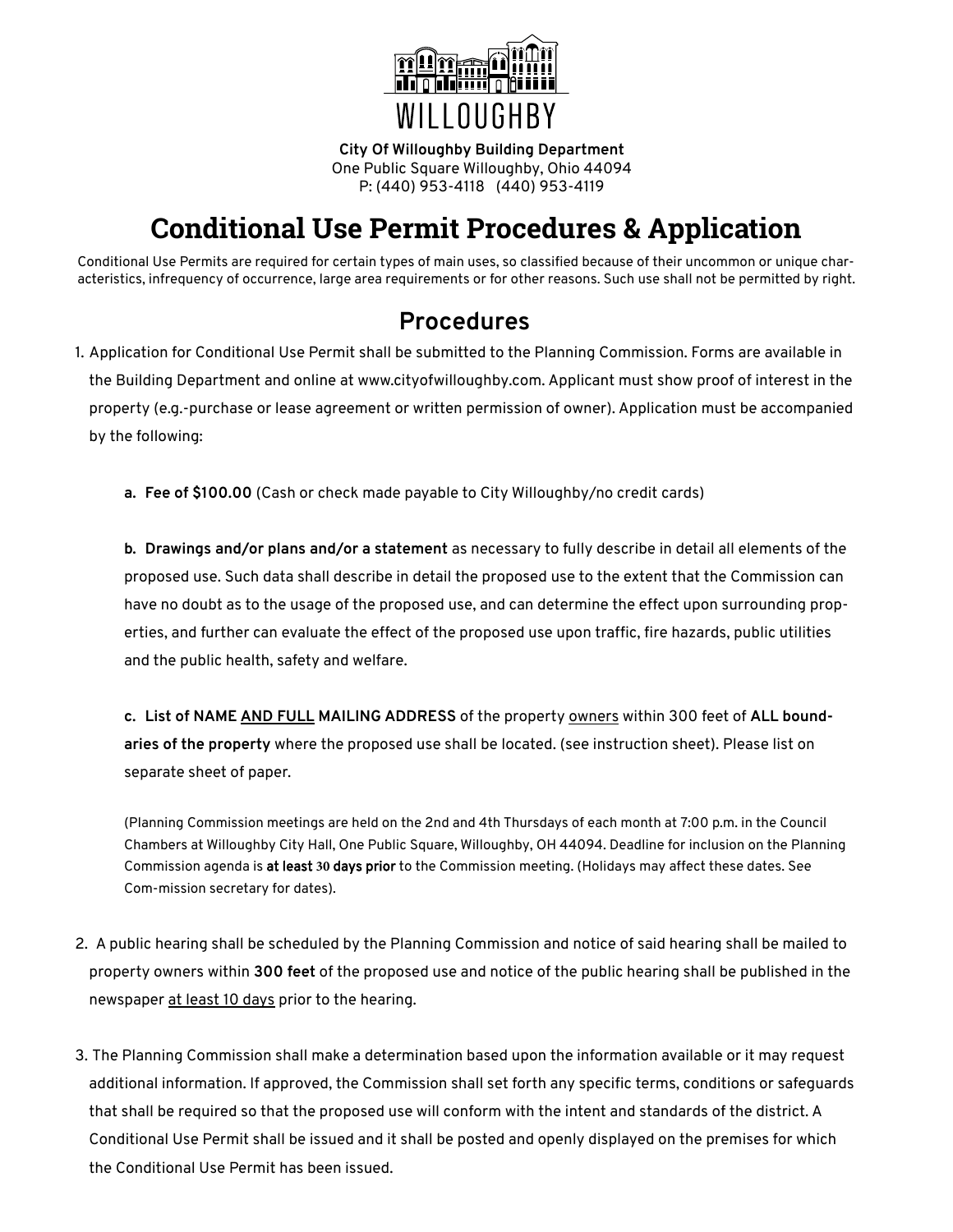4. Approval of the Conditional Use Permit shall become null and void if not carried out within one year after date of approval. The city may revoke the Permit upon written evidence by any citizen or Official of violation of the Zoning Code and/or written terms and conditions upon which the approval was granted.

# **Site**

- **1. Address** Address of the property for which the Conditional Use Permit is requested.
- **2. Permanent Parcel Number -** The number assigned to the property by the Lake County Auditor's office.
- **3. Zoning District** As identified on the official zoning map of the City of Willoughby. (Staff can assist you).
- **4. Occupant Name -** Name(s) of business occupant(s).

## **Owner/Applicant**

- **5. Property Owner** Person who owns/holds title or lien to said property.
- **6. Applicant** The applicant may be any person authorized by the landowner to request a Conditional Use Permit. Evidence of such authority, such as a purchase or lease agreement or option instrument, may be required.

## **Proposed Use and Conditions**

**7.** Describe as clearly as possible the proposed activity or use for which the Conditional Use Permit is requested. Describe any specific conditions which the Planning Commission may consider.

## **Documentation**

- **8.** Attach additional information (drawings, pictures, or exhibits) which will assist the Planning Commission to make a formal and timely decision.
- **9.** Provide the list (as specified on l(c) under **Procedures**) of property owners (including names and addresses) within 300 feet of premises requesting the Conditional Use Permit (CUP).

## **Submittal**

- **10. Submit \$100.00 filing fee.** (Cash or Check: checks made payable to the City of Willoughby) Credit cards are **NOT** accepted.
- **11. SIGN AND DATE THE BOTTOM OF THE APPLICATION.**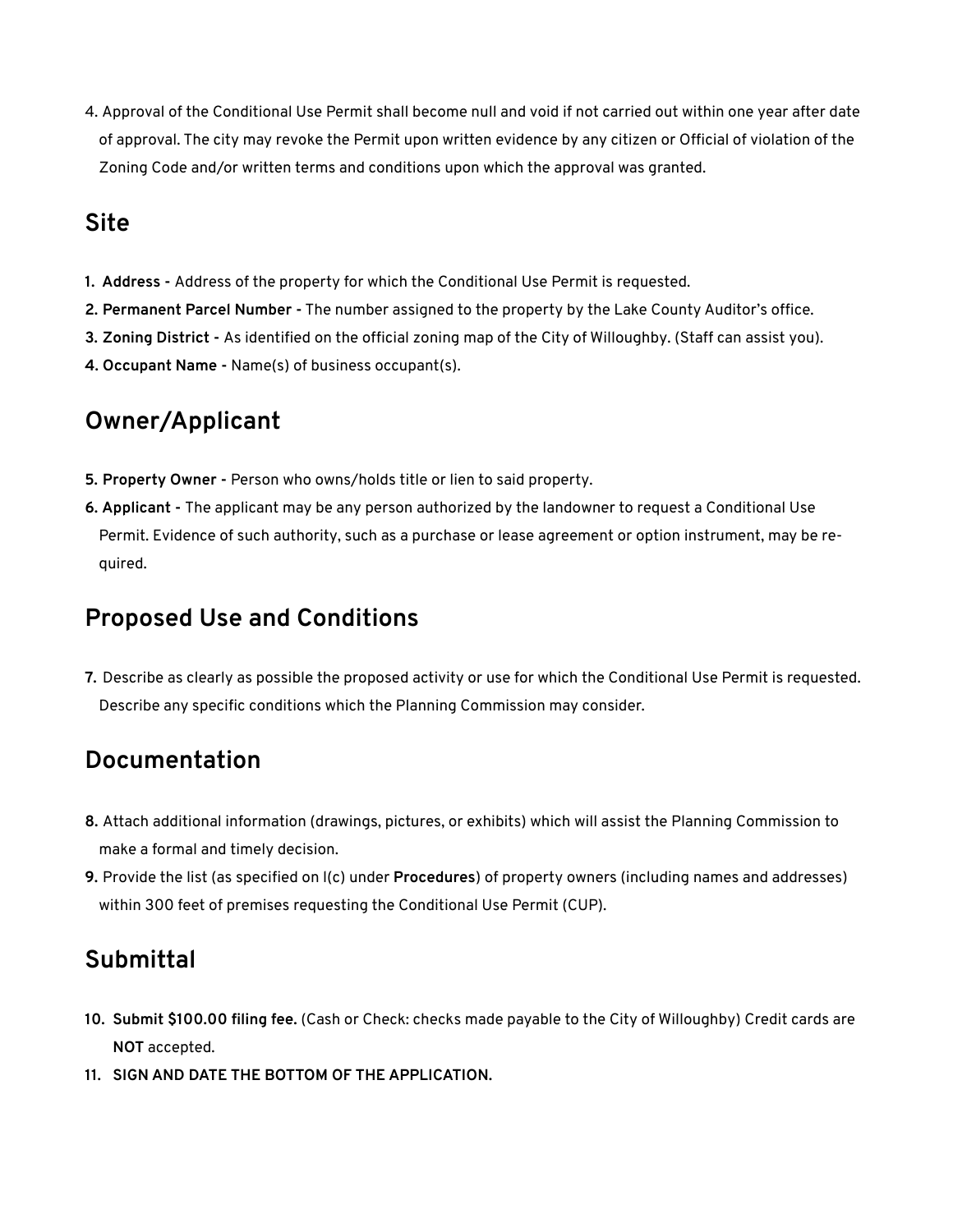|                                    | City Of Willoughby                                                              |                                                                                                          |  |
|------------------------------------|---------------------------------------------------------------------------------|----------------------------------------------------------------------------------------------------------|--|
|                                    | <b>Conditional Use Permit Application</b>                                       |                                                                                                          |  |
| <b>Site</b>                        |                                                                                 |                                                                                                          |  |
|                                    |                                                                                 |                                                                                                          |  |
|                                    |                                                                                 |                                                                                                          |  |
|                                    |                                                                                 |                                                                                                          |  |
| <b>Property Owner</b>              |                                                                                 |                                                                                                          |  |
|                                    |                                                                                 |                                                                                                          |  |
|                                    |                                                                                 |                                                                                                          |  |
|                                    |                                                                                 |                                                                                                          |  |
|                                    |                                                                                 |                                                                                                          |  |
| Applicant                          |                                                                                 |                                                                                                          |  |
|                                    |                                                                                 |                                                                                                          |  |
|                                    |                                                                                 |                                                                                                          |  |
|                                    |                                                                                 |                                                                                                          |  |
|                                    |                                                                                 |                                                                                                          |  |
| <b>Proposed Use and Conditions</b> |                                                                                 |                                                                                                          |  |
| 7.                                 |                                                                                 |                                                                                                          |  |
| <b>Documentation</b>               |                                                                                 |                                                                                                          |  |
|                                    | 8. Briefly describe exhibits which are part of this application:                |                                                                                                          |  |
|                                    |                                                                                 |                                                                                                          |  |
|                                    |                                                                                 |                                                                                                          |  |
|                                    |                                                                                 |                                                                                                          |  |
|                                    | paper) within 300 feet of the parcel address. (See item I(c) under Procedures). | 9. This application MUST BE ACCOMPANIED by a list of surrounding property owners (on a separate piece of |  |
| Submittal                          |                                                                                 |                                                                                                          |  |
|                                    |                                                                                 | 10. Filing fee: \$100.00 Cash ______ Check No. _____________________ Receipt No. _______________         |  |
| 11. Signature                      |                                                                                 |                                                                                                          |  |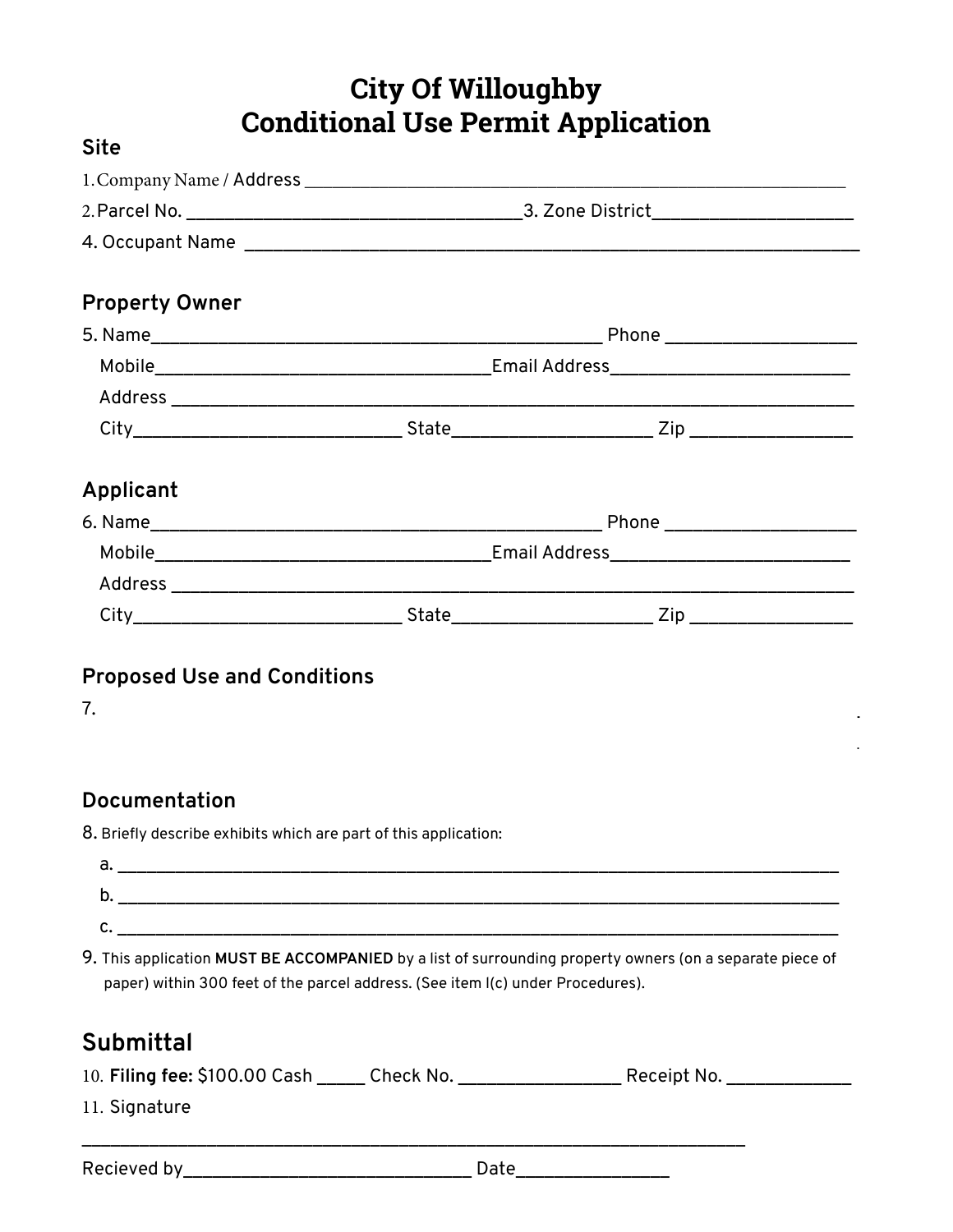# **City Of Willoughby Flow Chart For Conditional Use Permit Approval**